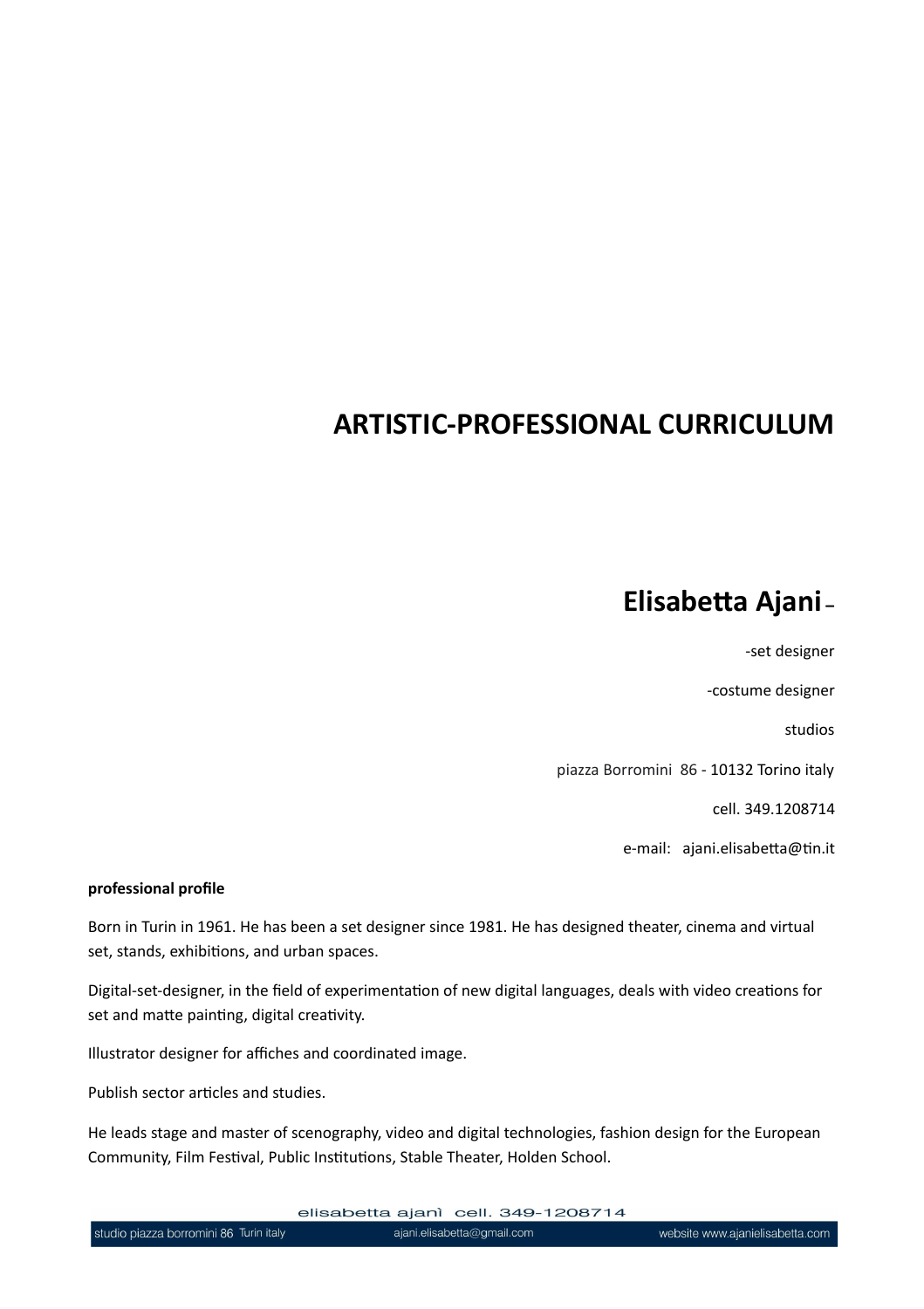She is Professor of Set Design and Digital Art at the Albertina Academy of Fine Arts of Turin University since 1986.

Consultant of the Film Commission Torino Piemonte since 2000

Set designer at the Teatro Regio in Turin, (1984-86)

Art director and costume designer for the "Blue Velvet" Theater, (Pisa 1990-92);

Direction stage for the "International Festival of Musical Arts and the Orizzonti Faraldi Theater" , since 1985

President of the Ebdo Arts Club (1990-97)

He collaborates with Film Production Company , Lyrics Theater, Public Institutions:

- Film Commission Turin Piedmont,
- Ente Lirico Teatro Regio in Turin
- Stabile Theater in Turin,
- RAI Television
- Culture Division of the City of Turin,
- Province of Turin, Piedmont Region,
- Tuscany Region,
- Province of Pisa,
- Imperia Province,
- Trans Europe Theater,
- The Theatrical Research of Pontedera,
- Infinite LDT Performing Arts,
- Changing the Castalia Area,
- Cabaret Voltaire,
- The Angle Theater,
- Teatro dell'Angolo,
- Einstein Cutlery,
- Mosaic Company,
- Explan Agency,
- Industrial Union of Turin,
- International Festival of Musical Arts and Theater "Orizzonti Faraldi",
- Fondazione Memmo Palazzo Ruspoli Rome ,
- Piedmont Dance Coordination,
- Movida Entertainment Film productions, Turin
- Panorama Films, Project Films and Television Production Project, Rome
- Cinema System,
- Jean Vigo,
- Zenit Audiovisual Arts,
- Piedmont Movie Film Festival,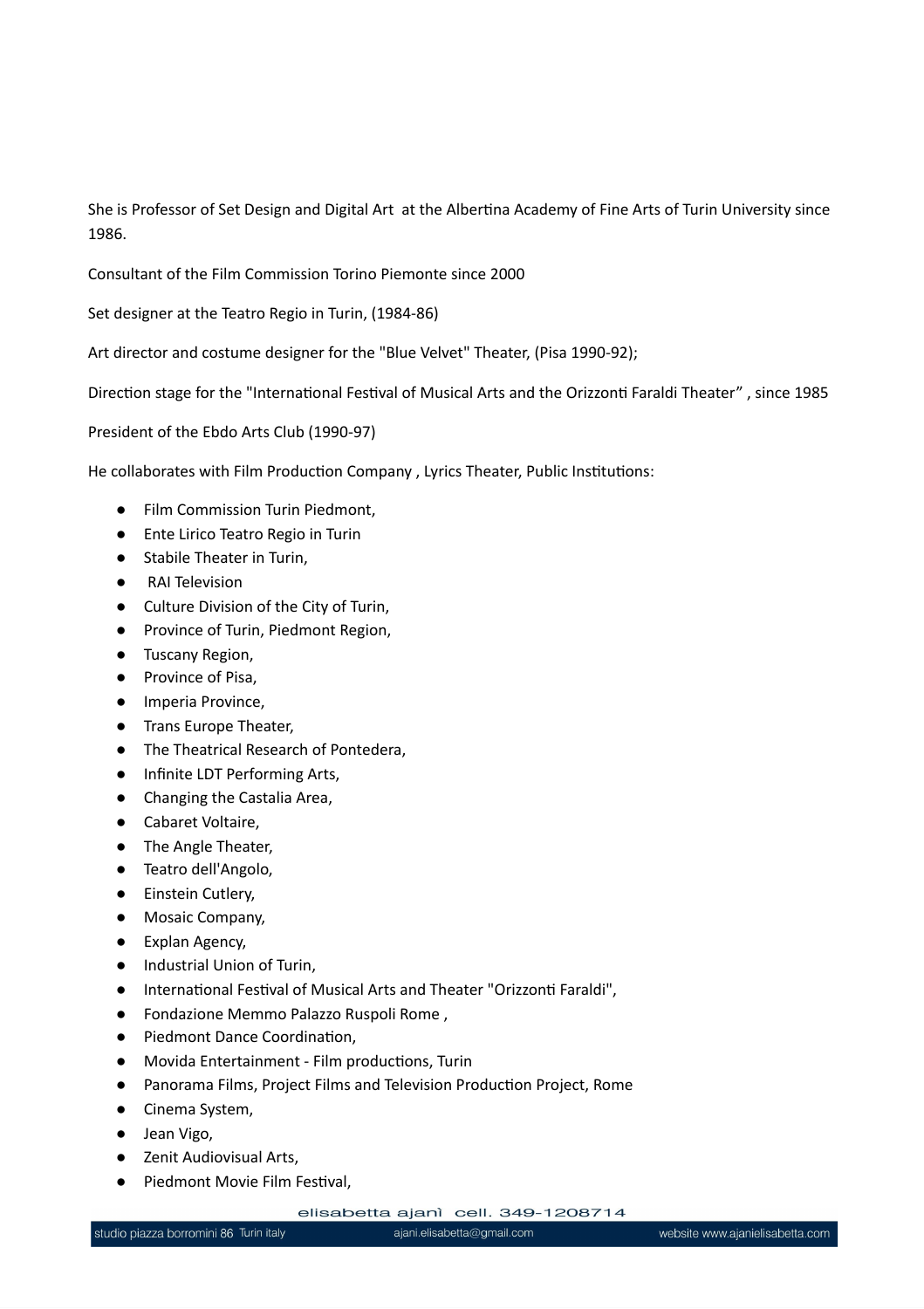- IGAV, Turin
- CRAB
- Fotogramma 25
- Scuola Holden
- Compagnia San Paolo,
- Redibis Film

Among the directors and the characters of the culture she collaborated with:

Andrea Balzola, Paolo Billi, Peter Brook, Giantito Burchiellaro, Peter Busse, , Natalia Casorati, Pascal Charreton, Andrea Crisanti, Stefano Della Casa, Francesco De Biase, Nino D'Introna, Edoardo Fadini, Felice Farina, Giuseppe Ferrara, Richi Ferrero, Rutger Hauer, Michael Kirby, Virginio Gazzolo, Lionello Gennero, Blasco Giurato, Jacques Lecoq, Adonella Marena, Peter Maag, Carlo Lizzani, Carlo Maestrini, Dario Marconcini, Graziano Melano, Guido Chiesa ,Giovanni Moretti, Gian Renzo Morteo, Giulio Paolini, Uberto Pasolini, Alessandro Gassman ,Gianni Quaranta (premio oscar), Roberto Faenza ,Stefano Paltrinieri, Monica Rapetti, Paolo Ricagno, Renzo Sicco, Vittorio Badini Confalonieri , David Sylvian, Alan Taylor, Ezio Toffolutti, Dory Zard, Valter Vergnano, Gaston Fournier, Dario Argento, Matthew Barney, Peter Greenaway, Valerio Binasco, Gabriele Lavia, Barberio Corsetti,

#### • **STUDIES**

Graduated at the Artistic High School in Turin in 1979.

Graduated in Scenography at the Albertina Academy of Fine Arts in Turin in 1983 with a thesis focused on a historical-artistic and bibliographic reconstruction of Modern and Contemporary Scenography (1888-1980)

#### **MASTER**

- Stage "The Construction of Masks in the Art Comedy" Turin Municipal Council of Culture.Ribes Art, Sartori School, 1985
- International Architecture and Theater stage, Ecole Jacques Lecoq, "Le Central", international selection 10 artists, Paris, 1987.
- Specialization course for theater set designers, television "Odradek "
- International Center for theatrical Research, Council of Culture of Rome, 1988
- Film and TV Editing Course "RAI Videomark Productions Cine-Televisive, Turin, 1990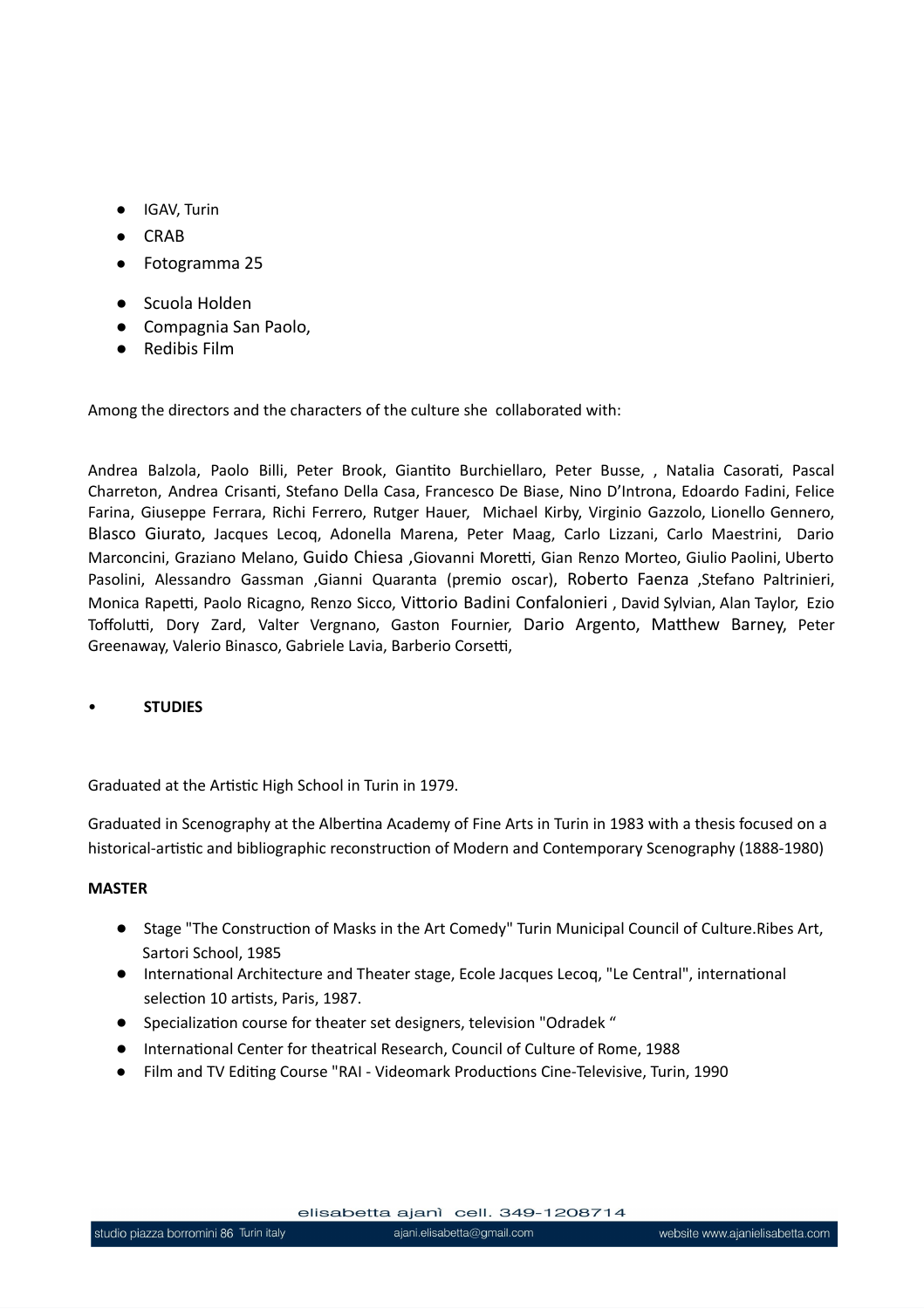### **CURRICULUM**

#### **among the set, the following are mentioned:**

- **2021**
	- **●** "Drawing the city", museum set-up and multimedia scenographic installations, curated by Paola Gribaudo, Pinacoteca Albertina, Accorsi Foundation, Rotonda Talucchi, Baratti Turin, Italian Post Office, Rectorate Courtyard, Kingdom. Turin 2021
	- **●** "Coefore Eumenidi" Aeschylus directed by Davide Livermore 56 International Festival of Syracuse INDA National Institute of Ancient Drama (2021) Albertina Produzioni
	- "Euripides' Bacchae" directed by Carlus Padrissa La Fura del Baus 56 International Festival of Syracuse INDA National Institute of Ancient Drama (2021) Albertina Productions
	- "Aristophanes Clouds" directed by Antonio Calenda 56 International Festival of Syracuse INDA National Institute of Ancient Drama (2021) Albertina Produzioni
	- "Medea" medium-length film, directed by Salvo Bitonti, with Giuseppe Zeno, Margareth Madé, Stefania Rocca, Mibac, Matera Film Festival, 2021
	- "The Age of Aquarium" by Davide Boario, directed by Pompea Santoro, Teatro Alfieri, Turin, 2021
	- "Gratia Plena", Short film by Alice Di Stefano, Camilla Campanelli, Marta Chessa, Holden production, Turin Piedmont Film Commission, Albertina Productions, City of Turin 2021
	- "SE PARLO ESISTO": Short film of SE PARLO ESISTO by Simone Di Pomazio, Matteo Di Lizia, Holden production, Turin Piedmont Film Commission, Albertina Produzioni, City of Turin 2021
	- "OFFLINE": Short film, Holden production, Turin Piedmont Film Commission, Albertina Produzioni, City of Turin 2021
	- "THE FIRST TIME": Short film by Giorgio Reclama, Riccardo Fedele, Federica Liuni, Giorgio Reclama Holden production, Turin Piedmont Film Commission, Albertina Produzioni, City of Turin 2021

## **2020**

**●** "Slimefest 2020", TV Show

(SlimLab -). Directed by Enrico Cannizzo and Valerio Valente, Dop Carlo Todeschini, Production Filmine SNC and ViacomCBS,Nickelodeon television broadcaster (ViacomCBS Networks Italia), Sky Italia;realization (BOERIO - Free hand solutions); at M8 Studios - Cernusco sul Naviglio, Milan October 2020.

- **●** "La tempera" video related to the Art History course of the Zanichelli Publishing House, directed by Fabrizio Galatea, Zenit Arti Audiovisive Production, 2020
- **●** "Mystery" video clip production in digital animation, directed by Carlotta Frecentese, music Mvnfreg, Albertina Produzioni
- **●** "Circus of the blinds" video clip production in digital animation, directed by Carlotta Buda, music Bolycana Albertina Produzioni
- **●** "Artist s view of the world" International Festival Around the World: Art Without Borders curator Kirsanova Liudmila February 27 to March 16 Stilgzit Academy, St. Petersburg, 2020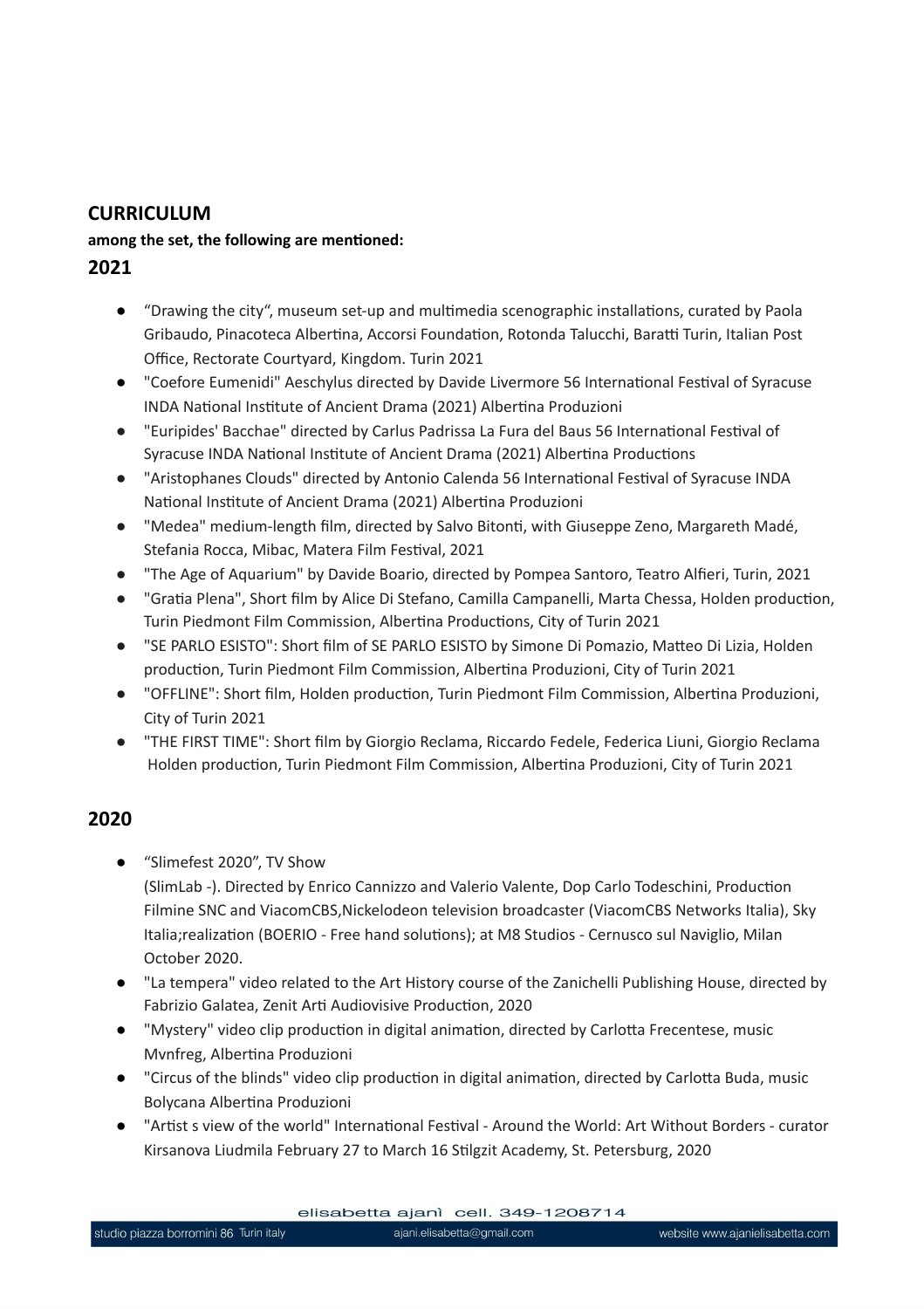- **●** "Oil painting" video related to the Art History course of the Zanichelli Publishing House, directed by Fabrizio Galatea, Production Zenit Arti Audiovisive, 2020
- "Cuori Coraggiosi" RAI fiction, collaboration, scenography and costumes, CPTO, Turin, collaboration, Albertina Produzioni
- "A dinner with you" Short film by Giovanni Agalbato, Anita Berman, Matteo Giunchi, Claudio Pauri, Gabriele Spera, Holden Film Commission Turin Piedmont, Albertina Produzioni, City of Turin 2020
- "Tierra", Short film by Amedeo Daniele, Francesco Gazzabin, Gaetano Lo Tesoriere, Letizia Antinolfi, Holden, Film Commission Torino Piemonte, Albertina Produzioni, City of Turin 2020
- "Il Demiurgo", Short film by Simone Bertollini, Michele Borrè, Federica Maffei, Matteo Victor Messaggi, Enrico Padovan, Holden, Film Commission Torino Piemonte, Albertina Produzioni, City of Turin 2020
- "Athena", short film by Fanelli, Gatta, Liguori, Holden, Turin Piedmont Film Commission, Albertina Produzioni, City of Turin 2020
- "Dandelion" Short film by Nicolò Manna, Anna Miotti, Gabriele Pitruzzella, Valentina Ruffa, Giuliana Tritta, Holden, Film Commission Torino Piemonte, Albertina Produzioni, City of Turin 2020
- "Only one night" Short film by Simone Pietro Alteri, Alessandro Marchetti, Samuele Morsia, Marco Ronca, Riccardo Vidussi
- "Family home" Short film by Tommaso Banti, Luca Cerruti, Giulia Mello Ceresa, Francesca Sofia, Matteo Sparacio

#### **2019**

- **●** "The fresco" video related to the Art History course of the Zanichelli Publishing House, directed by Fabrizio Galatea, Zenit Arti Audiovisive Production, 2019
- **●** "Bi-polar passion" exhibition set-up, testimonial, Herman Nitsch, curated by Edoardo di Mauro, Gabriele Romeo, Laura Valle, Palazzetto Tito, Bevilacqua La Masa Foundation of Venice, November 2019
- **●** "Tito Rovine d'Europa" set design and costumes, directed by Girolamo Lucania, Production Cubo Teatro Company, 24 Festival of the Turin Hills, Teatro Astra Turin, 2019
- **●** "Red", exhibition set-up, curated by Monica Fasan, Math12, WatsArt, 2019
- **●** "The museum talks about everyone" directed by Davide Cerreja Fus produced by the Egyptian Museum, 2019
- **●** "King's Man 3 The Outfit", directed by Matthew Vaughn, Marv Taylor Productions Ltd, Eagles Pictures, collaboration Albertina Produzioni, 2019
- **●** "Tiny Matters" short film directed by Federico Ghillino, Holden, Turin Piedmont Film Commission, City of Turin 2019
- **●** "Until life" short film directed by Cecilia Gaggiotti, Holden, Turin Piedmont Film Commission, City of Turin 2019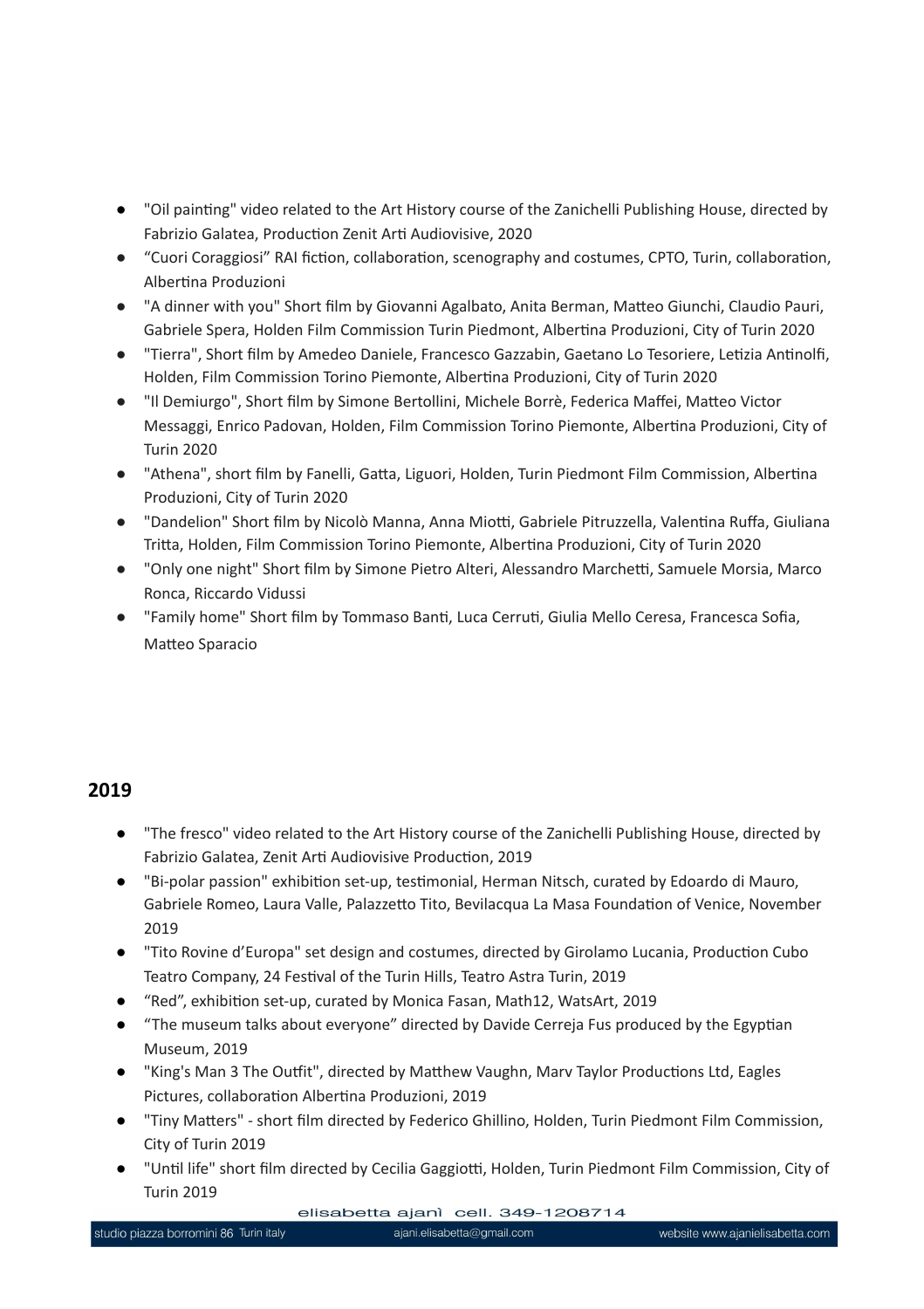- "San Pietro" short film directed by Andrea Chinappi, Holden, Turin Piedmont Film Commission, City of Turin 2019
- "My girlfriend is a zombie" short film directed by Gabriele Costa, Holden, Turin Piedmont Film Commission, City of Turin 2019
- "Teresa" short film directed, Holden, Turin Piedmont Film Commission, City of Turin 2019
- "Hotel Roma" short film directed by Mario Iannuzziello, Holden, Turin Piedmont Film Commission, City of Turin 2019
- "Interplay Festival" Mosaico Danza, directed by Natalia Casorati 2019
- "24 Festival of the Turin Hills" directed by Isabella Lagattolla and Sergio Ariotti, 2019
- "FISAD international arts festival" scenography and set-up direction (spot TORINO / Brussels European Parliament). Turin 2019
- "Le Troiane" by Euripides directed by Muriel Mayette 55 International Festival of Syracuse INDA National Institute of Ancient Drama (2019)
- "Elena" from Euripides directed by Davide Livermore 55 International Festival of Syracuse INDA National Institute of Ancient Drama (2019)
- "Lisistrata" by Aristofane directed by Tullio Solenghi 55 Syracuse International Festival INDA National Institute of Ancient Drama (2019)

## **2018**

- **●** "Kyo", Film scenography, costumes. Directed by Andrea Tomaselli, produced by Aluk Amiri, Turin Piedmont Film Commission, 2018
- **●** "Unfolded", Film set design, costumes. Directed by Cristina Picchi, Production REDIBIS FILM srl, Film Commission Torino Piemonte, 2018, presented in the official competition at the Vilnius International Film Festival and the Lucca Film Festival 2019, nomination in the final for the David di Donatello Awards
- "Bricks" scenography, directed by Paola Cereda, Company Production integrated theater muchASAI in collaboration with the Piedmont Region and the Teatro Foundation, Teatro Astra Turin, 2018
- "Oltre i confine", costumes, choreography by Gabriella Cerritelli, live music by Giorgio Li Calzi: trumpet and live electronics readings Gianni Bissaca- Maison Musique di Rivoli, music by Roberto Cecchetto, 2018 With the support of: Fondazione Piemonte dal Vivo, La Platform. New bodies, new outlooks in community contemporary dance, in collaboration with: Associazione Didee arti e Comunicazione, Associazione Filieradarte, Cooperativa Doc (Ostello di Rivoli), Istituto Gaetano Salvemini.

## **2017**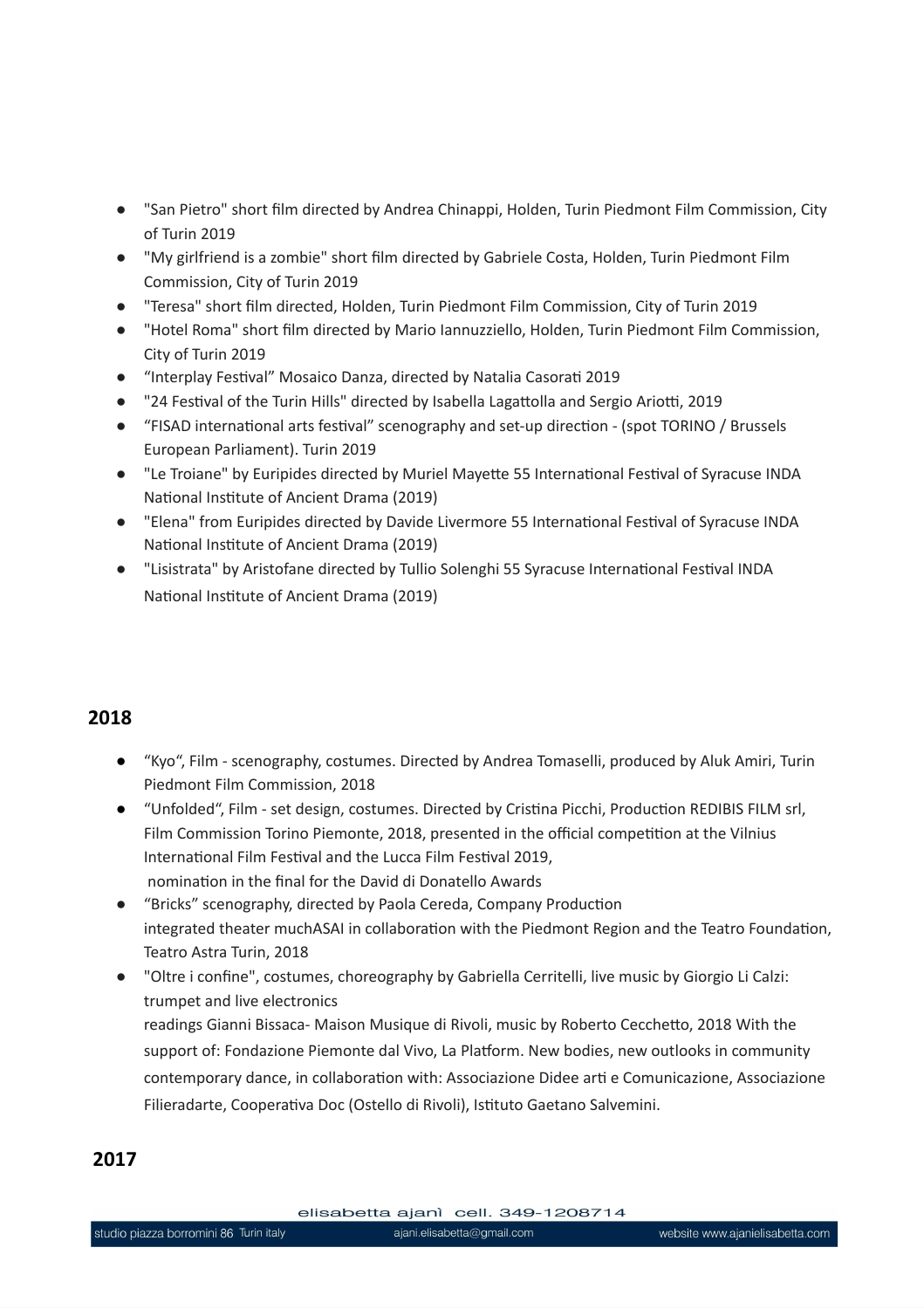- "Dario's Coronation" Vivaldi, costume , scenery and digital matte painting, directed by Leo Muscato, Regio Turin Theater, Albertina Academy of Fine Arts 2017
- "Phoenicians" by Euripides directed by Valerio Binasco 53International Festival of Syracuse INDA National Institute of Ancient Drama (2017)
- "Seven against Thebes" by Eschilo directed by Marco Balliani 53International Festival of Syracuse INDA National Institute of the Antique Drama (2017)
- "Frogs" by Aristophanes directed by Giorgio Barberio Corsetti 53Festival International of Syracuse INDA National Institute of Ancient Drama (2017)
- "Interplay Festival" Mosaic Dance, directed by Natalia Casorati 2017
- "22 Festival of the Turin Hills" direction Isabella Lagattolla and Sergio Ariotti, 2017

## **2016**

- "Polo del 900" Direction for design and installation of scenographic and graphic design installations for the Juvarra Palaces, St. Paul's Society, Albertina Academy of Fine Arts – Turin 2016
- "Vampe", theater-scenography and costumes, directed by Roberta Provenzale / Marina Gherra, Cavallerizza Reale Torino 2016
- "Coronation of Dario" Vivaldi, scenography and digital matte painting, directed by Leo Muscato, Regio To Theater, Albertina Academy of Fine Arts 2017
- "Interplay Festival" Mosaic Dance, directed by Natalia Casorati 2016
- "Alcesti" from Euripides directed by Cesare Lievi 52Festival International of Syracuse INDA National Institute of Ancient Drama (2016)
- "Elettra" by Euripides directed by Gabriele Lavia 52Festival International of Syracuse INDA National Institute of Ancient Drama (2016)
- "21 Festival of the Turin Hills" direction Isabella Lagattolla and Sergio Ariotti 2016

## **2015**

- "For-Movie" Film-Scenography, Film Commission Torino Piedmont Cinema System, Cinema Museum, Aiace, Turin City Council Education, Holden School, Direction Bifronte 2015
- "The sea retreats", Film-scenography, costumes. Directed by Simone Rivoire, Frame Production 25, 2015.
- "TO shared SET" Prague Quadrennial digital scenography, international exhibition 2015
- "Fritz, a short-haired elephant" Design and workmanship design, virtual video artwork, graphic artwork Stupinigi Hunting House. Piedmont Region, Regional Museum of Natural Sciences, Mauritius Order Foundation. Curators Elisabetta Ballaira and Pietro Passerin d'Entrèves 2015
- "FISAD International Arts Festival" directed by scenography and equipment (video Turin / Brussels European Parliament). Albertina Academy of Fine Arts-Turin 2015
- "20 Festival of the Turin Hills" direction Isabella Lagattolla and Sergio Ariotti 2015
- "TO.CREATE-SCENOGRAFIA digitale contemporanea", digital scenography, layout and video, URP Piemonte Region, Albertina Academy of Fine Arts-Turin 2015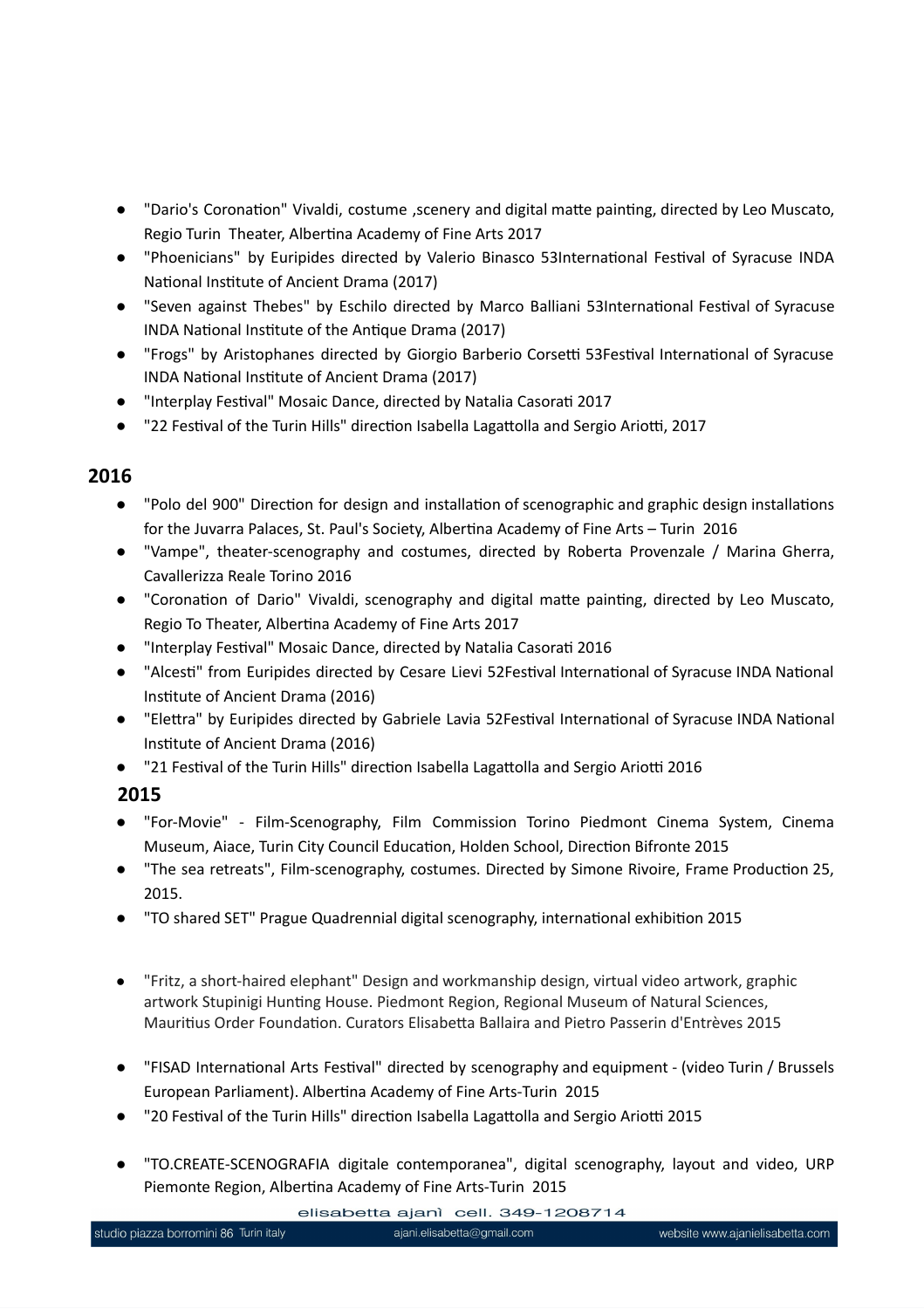## **2011 -2014**

---

- "Cain" freely drawn by Friedrich Koffka's Kain
- Of and with Pierpaolo Congiu, Eloisa Perone, Antonio Villella, Crab Compagnia Theatre, Torino Teatro Astra, 2011

-----------------------------------------------------------------------------------------------------------------------------------------------

- "New generation" exhibition / Event fashion-performance-video Prague Quadrennial international exhibition 2011
- New generation event at the "45th Parallel" exhibition-video-fashion-performance 2011
- Film "The Fine" set design Directed by Paolo Mitton 2011
- "China new design" , Exbithion of International design Torino / Milan / Turin / Triennale Royal Palace of Milan, IGAV 2011
- "Collective Haiti", Allegretti Contemporary Gallery, Palazzo Bertalazzone of San Fermo Torino 2011
- "H20" Exhibition, Roman Quadrilatero, Torino 2011
- "TAKE AWAY" Exhibition, Roman Quadriltero, Torino 2011
- "Masters and Young Artists of Albertina Academy" Istanbul 2011, international exhibition
- "54 ° Venice Biennale" international art exhibition curated by Vittorio Sgarbi, 2011
- "Turin Paratissima" / Paratissima installation of the installation 2011-2012-2013-2014
- "Take-Away Art" exhibition Show 2011 Turin
- "Project-special-codance-build-up-" 2013 screenplay -graphics: "In.dote" by Gabriel Beddoes, Sara Capossele, Silvia Grosso, Vanessa Michielon, Elena Rolando // "Tra.me" by Roberta Bonetto , Antimo Natale, Laura Pirrotti // "Welcome" by Daniela Marra, Elisa Occhini, Tommaso Serratore, Caterina Squillacioti: THE COREOGRAPHIC THEATER DIDEE ASSOCIATION
- "Six Coups de Dès". Video, Barrier Production, Turin 2013
- "Barrier 3 Mobile" Video, Barrier Production, Turin 2013
- "TO urbancity WORLD" Istanbul International Biennial Exhibition 2013
- "TOSH" Turin Shanghai 2013-14 Art Dialogues Palace Saluzzo di Paesana, Turin 2013, Shanghai 2014, green scenery, international exhibition. IGAV
- FILM "The Tile" scenography, costumes. Director Maren Ollman, Photography David Marcone, Production Filmika 2014
- "Voice of the fashion verb" video, Readers Circle, Torino 2014
- "Tout public" stage material design. Visionary Vision Project. Association DIDEE Torino 2014
- "Hackaton di Hackunito ", digital stage design, equipment, events, video, CLE Campus Luigi Einaudi, Turin 2014
- "The Leaves and the Wind" scenography, costumes directed by Mariachiara Raviola Produced by Percorpi Visionari in collaboration with Fondazione Teatro Coccia of Novara, with Stefano Botti and Francesca Cinalli - 2013/2014
- "THE LAST ROUND " MOVIE, costume design. Director GIUSEPPE SANSONNA, Photography GUGHI FASSINO, Production REDIBIS FILM srl 2014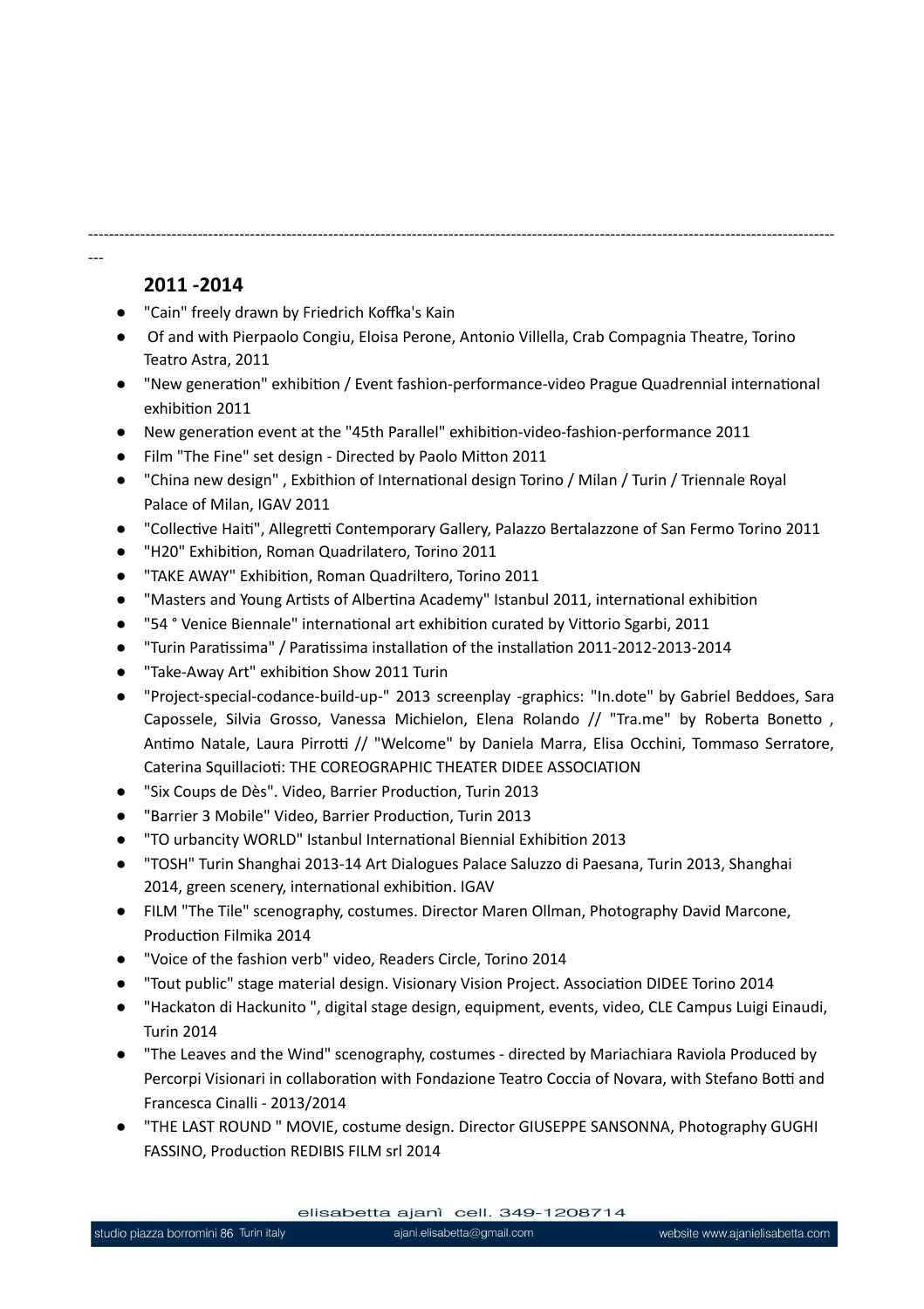- "TOOT / TO urbancity WORLD / TO shared SET, digital set design and video, URP Piedmont Region, Turin 2014
- "I am my cry" Exhibition, Curators: Laura Oddo, Liliana Paganini, Francesca Taormina Albertina Academy of Fine Arts-Torino 2014
- "TO.CREATE-EMERGENCY SCENOGRAPHIES", digital stage design and video, URP Piemonte Region, Turin 2014

**--------------------------------------------------------------------------------------------------------------------------------------------**

#### **CINEMA SET DESIGN**

#### **1988-2011**

- "The Ghost", short film, Center Int. Odradek, Rome, 1988, (set designer)
- "Okoi and Pumpkin Seeds" directed by A.Marena, Zenit Productions 1st Prize XXII International Youth Cinema Festival 1994, (set designer)
- "The Animal Factory" (virtual-set) directed by Adonella Marena, Production Zenit Arti Audiovisive, 1999, (set designer)
- "Stone Flower", by Vittoria Cappelli Vittoria Ottolenghi Pierluigi Stefani David Zard, live show live event novovisione RAI 1, directed by Riccardo Donna, Marble Cave, Carrara, 1997 (set designer)
- "We Lost the Compass", directed by M. Rapetti Torino-Paris Ebdò Productions 1997, (set designer)
- "The Emperor's New Clothes" directed by Alan Taylor, producer Redwave Films (GB) Limited Panorama Films Roma - producer Uberto Pasolini 2000 (location)
- "Maria Josè The Last Queen" Directed by Carlo Lizzani, RAI 1, project film and television productions-Milan 2001 (set designer)
- "Bankers of God" feature film 35 mm, directed by Giuseppe Ferrara, Sistina Cinematografica, Milan 2001 (location) **2**
- "Take the soul", Feature film 35 mm directed by Roberto Faenza, production by Jean Vigo, Rome 2001 (screenplay-preparation and location)
- "Giovanni XXIII", feature film 35 mm directed by Dominique Othenin Girard, RAI, production Andromeda-Luxvide-Roma 2001 "Without Brake", feature film 35 mm directed by Felice Farina, Lantia Cinema & Audiovisual 2002 (location)
- "Io Danzo" The edition, short film, COORPI-Produzioni 2002 (scenographer)
- "Kaos" short film directed by Cristina Dalla Corte, La Crisalide Productions, 2003 (scenographer video director)
- "The Seasons of the Heart" feature film 35 mm directed by Antonello Grimaldi, Angelo Rizzoli Productions, 2003 (location)
- "The Tulse Luper Suitcase feature film 35 mm Luper's suit" directed by Peter Greenaway Production Gherardo Pagliei -The Kasander Film Company 2003 (location)
- "Chopin" feature film 35mm directed by Billie August, Ami Artzi and Israel Baron- producers
- "Loving Miss Barret" feature film 35 mm First Look Media-Los Angeles 2003 (location)
- "Io Danzo" II edition, short film COORPI-Produzioni 2003 (scenography-video director)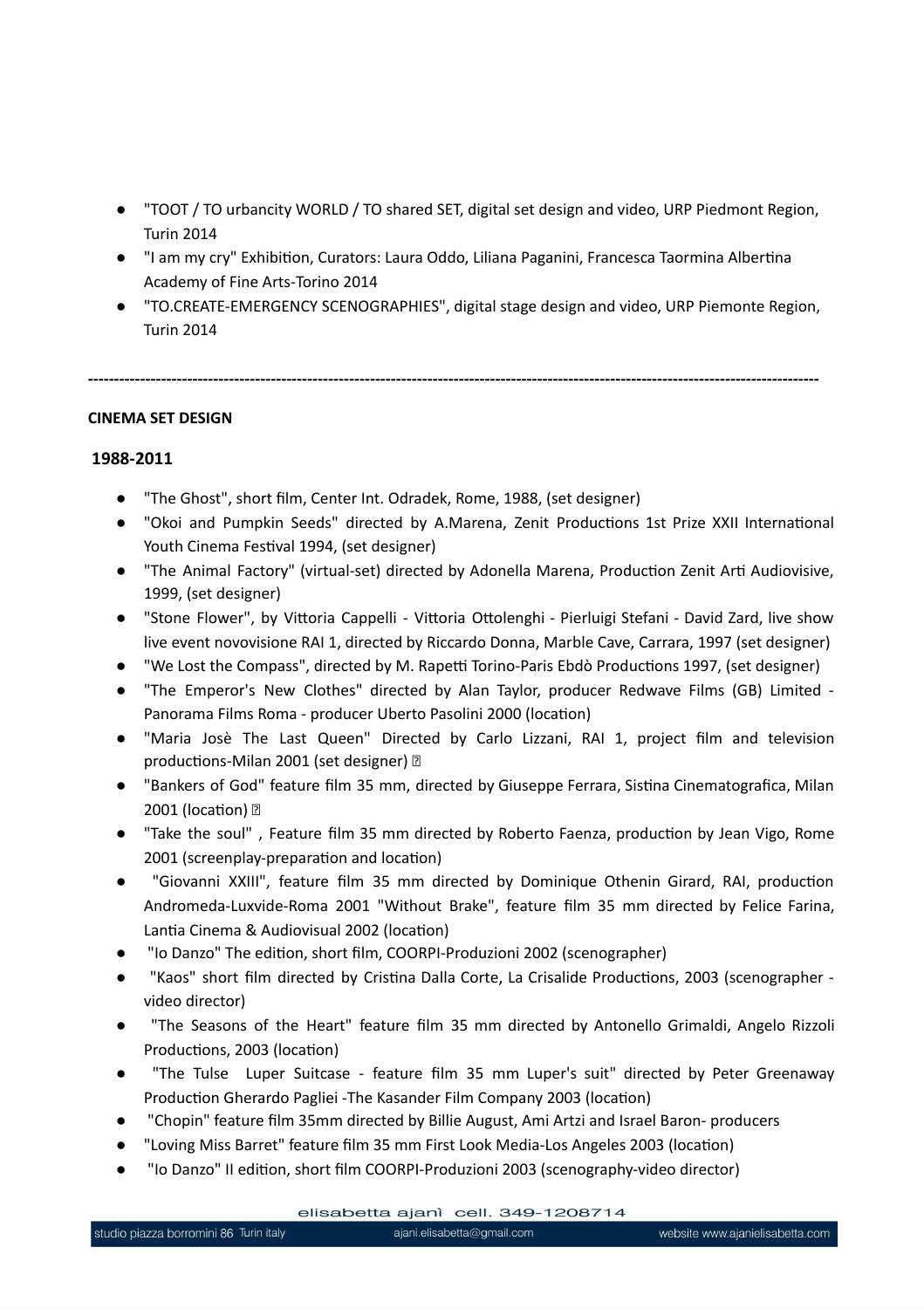- "Contessa di Castiglione" feature film 35 Mm Directed by J. Dayan, Cosmo Productions, 2004 (location)
- "The Five Days of Milan" feature film 35 mm directed by Carlo Lizzani, photography director Blasco Giurato, RAI 1, Progetto Immagine film and television productions-Milan 2004 (set designer)
- "Sonata" film, directed by Paolo Mitton, production by Psicopoint (set designer) 2004
- "I dance " III edition, short film, COORPI-Produzioni 2004 (set designer director video)
- "Sky my sky Daniele Nova" video clip for MTV, label Jungle Sound, directed by Vittorio Badini Confalonieri, director of photography Franz Pagot (a.i.c.), MOVIDA productions. 2004
- "I have the shortest "Channel 1 NO Channel Channel ", LUMIQ Studios, 2005, directed by Pier Ponchione, Director of Photography Franz Pagot (aic), NTC Media Group srl,
- "What will I do Difference" video clips for MTV, Sanremo 2005, label Sony Music Italy, directed by Vittorio Badini Confalonieri, director of photography Franz Pagot (aic), Production Movida Entertainment 2005 (set designer)
- " The disturbing " video clip for MTV Record label Mescal director Guido Chiesa director of Photography Luciano Federici, Production Movida Entertainment 2005 (set designer)
- " Frog " Film, directed by Silvia Innocenzi, director of photography Roberta Allegroni, production Orion Cinematografica Roma, Prima National Torino Cinema Empire 2006 (set designer)
- "NAMB in the torn curtain" remake of a scene of "Hitchcock's torn" Part of the clip for MTV Mescal record label, directed by Riccardo - Production Movida Entertainment (set designer)
- "Get the wave Fiamma Fumana" video clip for MTV Mescal record label, directed by Vittorio Badini Confalonieri - director of Photography, in Basik Village-Marco Boglione Production Movida Entertainment 2006 (set designer)
- "It was a Moment of Mario Venuti" video clip for MTV directed by Francesco Calabrese, Director of Photography, Production Movida Entertainment 2006 (set designer)
- "Today Tomorrow's Luvi De Andrè" video clip for MTV director Vittorio Badini Confalonieri, Director of Photography Franz Pagot (aic), LUMIQ STUDIOS, Production Movida Entertainment 2006 (set designer)
- "I have no time Pier Cortese" video clip Lorenzo Vignolo, Director of Paolo Bellan Photography, Universal Music Italia, Movida Entertainment . Sanremo 2007, MTV (set designer)
- "Coco Chanel", RAI 1 Feature film, directed by Christian Duguay, director of photography Sergio Lucci, production Lux Vide, Rome 2007 (location)
- "The stars restless" Simone Weil Film HDV director Emanuela Piovano, KITCHEN FILM Rome 2008
- "The Third Mother" directed by Dario Silver, 2008
- "The Dream of Marathon" directed by Leo Pompucci, 2008
- "Matthew Barney in Turin", Video, curated by Olga Gambari, Merz Foundation 2008 "Piemonte Movie Sigla" Animation stop-motion GLocal Film Festival, Turin 2008-2009, 2009-2010, 2010-2011

#### **THEATER EXHIBITIONS AND URBAN SPACE SET DESIGN 1981-2010**

- "Catilina", Camilla Theater, directed by L. Gennero, Teatro Gobetti Torino 1981
- "Project for the reorganization of the Royal Gardens and the Rehabilitation of the Muraglioni Sabaudi ", Turin City Council, Department of the Environment, City Hall, Turin, 981-82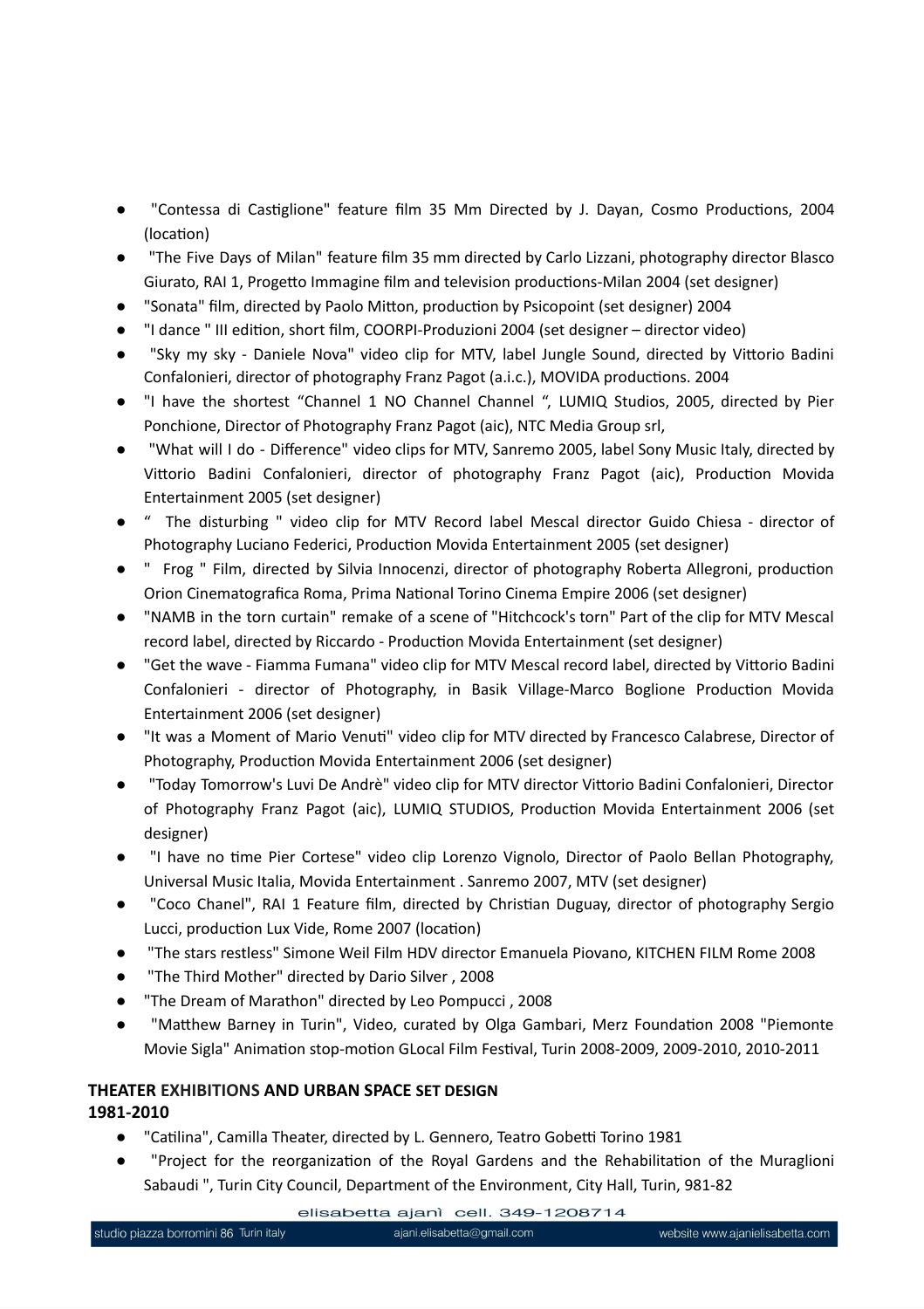- " Carnival "Piazzetta Reale, Ass.Cultura, Municipality of Turin, 1982
- "Dedandeor", Samuel Beckett, directed by V. Gazzolo, Turin, 1983
- "The work of discordia", S.Bussotti directed by Lugo-Silvestri-Odli, 1983
- "Dedandeor", Samuel Beckett, directed by V. Gazzolo, Turin, 1983
- "The work of discordia", S.Bussotti directed by Lugo-Silvestri-Odling, Cabaret Voltaire, Turin, 1984
- "The Combat of Tancredi and Clorinda", with Giulio Paolini,Directed by G. Zambon Cabaret Voltaire, Turin, 1985
- "Histoire du Soldat", I.Stravinski, regia L.Gennero, Festival By Villa Faraldi, 1985
- "David Sylvian Exhibition", Mill Fejles, Turin, 1985
- "Tiocolck computer folck", G.R. Morteo, directed by V.Cassani Teatro Assembly, Turin 1985
- "Manon Lescaut", G. Puccini, directed by C. Maestrini, Teatro Regio Torino 1985
- "First Symptoms of Decline" Fest.Int. The American Ardore and Astronomy between Avant-garde and Post-Modern ", directed by M. Kirby, Cultural Union, Turin 1985
- "Rosenkavalier", R. Strauss, directed by P.Busse, Teatro Regio, To 1986
- "A bridge in the clouds", directed by P. Ricagno, Trenten.Sagat, AirportCaselle, Pegaso Prize, Mole Antonelliana, Turin, 1986
- "Music Festival and OrizzontiFaraldi Theater Festival" Design coordination, Villa Faraldi (Imperia), 1985-86-87
- Peer Gynt, Ibsen, directed by D.Marconcini, Center for Experimental Research at Pontedera, (PI), 1989
- "Itinerant", show on the road, directed by D.Marconcini, Pisa 1991
- "Con-tact", A. Balzola, directed by Natalia Casorati, Compagnia Mosaico Torino, 1992
- "Fashion", directed event and coordinated image E.Ajani, Theater Francesco di Bartolo, Buti (Pi), 1992
- "Summer spell", event director and coordinated image Teatro Francesco di Bartolo, Villa Medicea, Pontedera, (Pi), 1992
- "Colored Dance Himagine Olimpia", director of event and coordinated image, Explan Agency, Industrial Union, Turin, 1995
- "Hundred Years of Cock," choreography M.Ranieri-B.Benso Theater, Politeama, Asti, 1996
- "Ascension for the Scaffold", A.Seghers, directed by A. Battistini Castalia Theater, Lunatic Festival, 1997.
- "Tunisia, shapes and colors: Luisa Valentini-BeppeSesia, Idea And exhibition equipment Spazio Swala, Turin 1997-98.
- "Paperoles: Relief Books of Paper between '700 and' 900", Antique Gallery Lalla Darò, Turin, 1998.
- "Mandala of 1000 candles" urban setting. City of Turin Piedmont Region Tibet Association. Piazza Carlo Alberto, Turin 1998.
- "See you do not see", urban outfitting, Radio Torino Popolare, House of the Tiger, Turin, 1998-1999.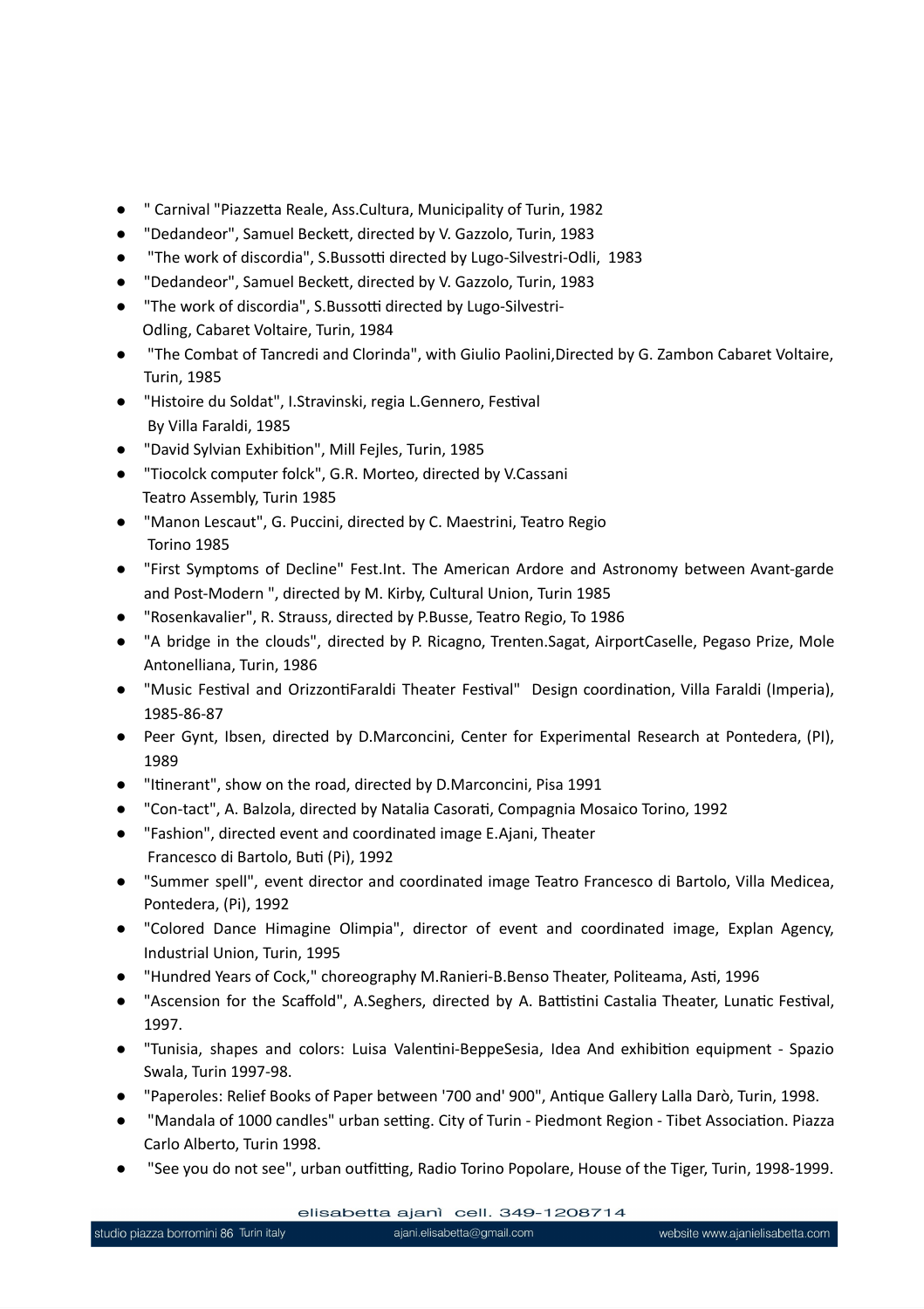- "Winds of War-The Great Battles That Announced the World", Memmo Roma Foundation, Ministry of Defense, Piedmont Region. Exhibition of Mq.650 set up in the National Museum of Artillery, Mastio della Cittadella, Turin, 1998-1999.
- "Tortalian Stories" technoprojector, iperRacconti by Andrea Balzola directed by Giacomo Verde, computer'azioni Massimo Cittadini, Civic Theater, La Spezia 1999
- "Manufacturers of legitimate machinery manufacturers" event, Theatrical-space industrial archeology, direction Blusuolo, 1999 To Pavilion H Officine Great State Railways Repairs
- "Didone Abbandonata" by P. Metastasio, directed by Mauro Avogadro, Stable Theater in Turin. Teatro Valle, Rome 1999.
- "Pinocchio Circus" directed and directed by Nino D'Introna, Teatro dell'Angolo, Teatro Araldo, Turin 1999- Geneva 2000 (CH)
- "Facade" by William Walton, directed by Teatro Stabile of Turin, Ente Lirico Teatro Regio, 2000.
- "El Cimarron" by H.W.Henze, directed by Nino D'Introna Ente Lirico Teatro Regio, 2000.
- "Tortalian Stories" technopath, iperRacconti by Andrea Balzola directed by Giacomo Verde, Computer'Azioni Massimo Cittadini,Ente Lirico Teatro Regio, Turin, 2000
- "Thèatron" directed and directed by N. D'Introna, G. Melano, V. Zinola, Teatro Stabile Torino Teatro dell'Angolo, Teatro Araldo, 2000.
- "Dreams and Interpretations" by S.Freud, directed by Mauro Avogadro, Teatro Stabile of Turin, Teatro Juvarra, 2000.
- Mirror Mirror design and choreography by M.C.Raviola, Teatro Juvarra, Turin 2000
- "Talita Rubber! "Design and choreography by M.C.Raviola, Ass.Ar.Te.S & Pangea Piedmont Region, Festival of Asti, Asti 2000
- Events Shroud Host, Juvarra Theater, To, 2000
- "Cat's" choreography by M.P. Fonsatti, ASAC Company, Sala Crocetta Theater, Turin 2000
- "Blank, wings without wings" icon for strength, design and choreography by Paola Bianchi, Compagnia Agar, "Turin Call Infinite Ldt Performing Arts Festival", Villa Il Capriglio, Turin 2000.
- "Serra di Grugliasco Multimedia ParK" project design, cultural direction Dr. F. De Biase, Società Le Serre s.r.l., City of Grugliasco - City of Turin - Piedmont Region, European Community. Grugliasco 2000
- "Punching in the air -dedicated to Cesare Pavese" by G.Boccassi-D.Boggio V.Zinola, directed by Giorgio BocCannes, Theater of the Angle, Piedmont Region, Turin Hills Festival, Rivalba 2000, Edinburgh 2000 (GB)
- CD-ROM "Playng Theater jouer pour jouer play at the theater" Socrates Comenius Project 3.1 European Community - Trans Europe Theater - Theater of Anglo To - University of Warwick - University of La Nouvelle Sorbonne Paris - The Magique Mountains Brussels – 2000
- "The Serra di Grugliasco Multimedia ParK" project of architectural scenic design of the multimedia park and coordinated image of cultural direction Dr. F. De Biase Municipality of Turin, Società Le Serre srl, City of Grugliasco - City of Turin - Piedmont Region, European Community. Grugliasco 2001-2004
- "Zona Castalia changes in progress" project of stage design and architectural renovation-theater-space-spectacle-coordinated image - Zona Castalia -City of Turin - Piedmont Region, 2001

elisabetta ajanì cell. 349-1208714

ajani.elisabetta@gmail.com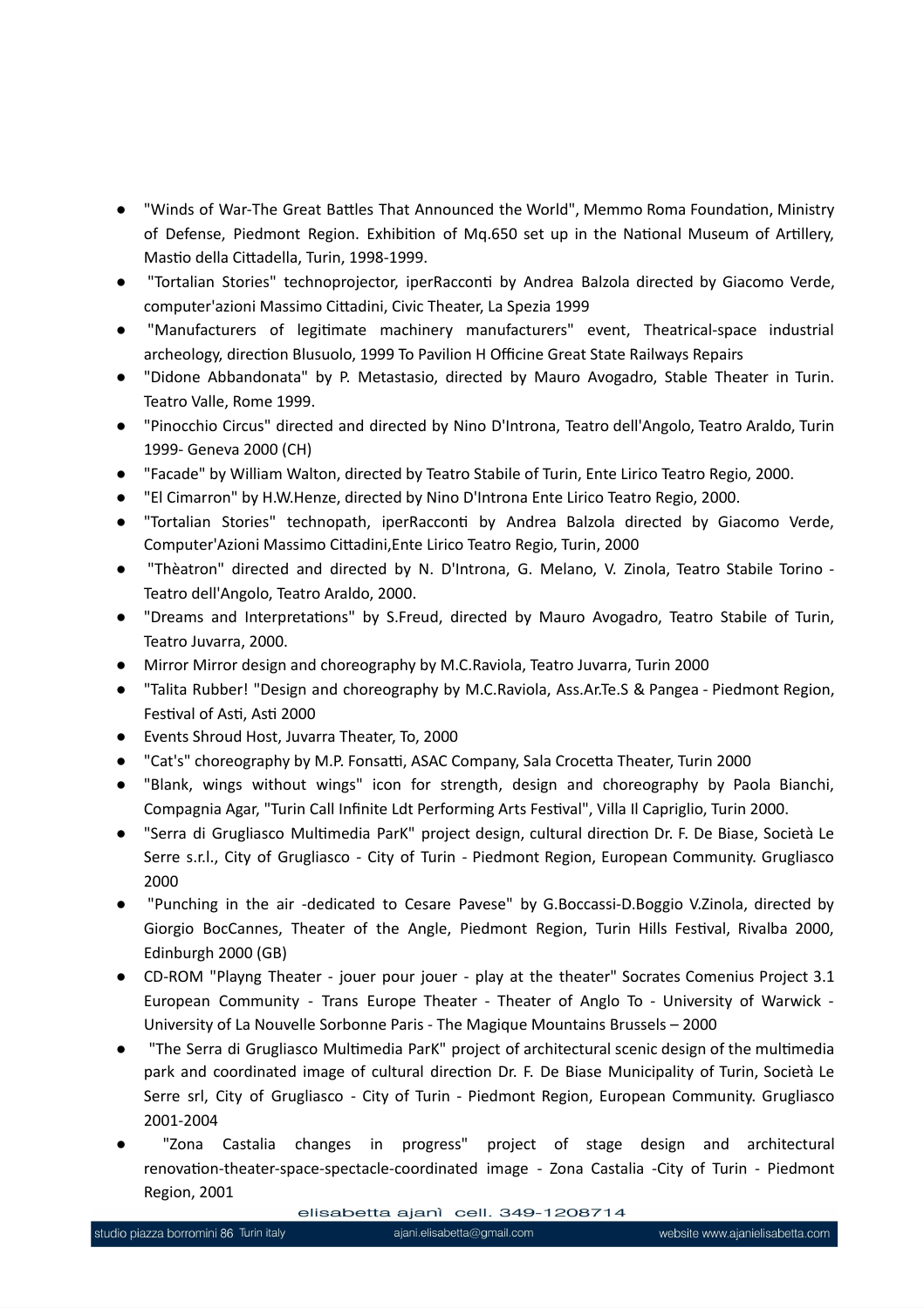- "Solo score for men" Backstage Theater d 'Shadows, Musical Union, Vicenza Olympic Theater -Torino 2001 Conservatory 2001' The Conference of Birds' by JC. Carrière, directed by Mamadou Dioume, The Changing Zone Castalia, The Giacosa Theater of Ivrea, L'Espace To 2001.
- "Zona Castalia Changes in Progress" project of stage design and architectural renovation theater space - spectacle - coordinated image - Zona Castalia - Turin City - Piedmont Region, 2001
- "Didone and Enea" Backstage Teatro dell'Ombre with the orchestra of the Enrico Lirico Teatro Regio in Turin. Teatro Regio Di Parma, Carthage Theater in Tunis, - October 2001
- "9th International Women's Film Festival" Teatro Nuovo, Turin, March 2002 · "Galline" directed by Gianni Bissaca, production of Teatro dell'Assemblea, International Exhibition April 2002,
- Turin "17th International Film Festival Homosexual Themes", New Theater, Turin, April 2002. Creative image for the "Summer Moments" and "EXTRA Festival" events organized by the Turin City Council, Culture Department, summer 2002.
- "Camille Claudel "theater-dance choreography Maria Chiara Raviola, Officine Limone, Turin 2002
- " Canto a Orfeo "directed and production Controluce Teatro dell'Ombre, Teatro Juvarra, International Incentive" Incanti ", Torino 2002
- " The Last Giants "by F. Place, directed by Nino D'Introna, Teatro dell'Angolo Production, Teatro Araldo, Turin 2002
- "PIATTAFORMA Danza I Festival" production DIDEE , Rapatica, City of Turin, Piedmont Region, L'Espace, Turin 2003 Visual, Cinema Film Commission Torino Piemonte, 2003 presented at the Berlin Film Festival
- "La Valse" choreography Maria Chiara Raviola, DIDEE production, Turin, Teatro New review The Gesture and the Soul "2004
- " Kilometer 5 "choreography Cristina Dalla Corte, Compania La Crisalide, Dravelli Theater, Turin 2004
- " PIATTAFORMA Danza II Festival "production DIDEE, Rapatica, City of Turin, Region Piedmont, L'Espace, Turin 2004
- "WATER TO LIGH" Urban Space Olympic Design URBAN URBAN SCENOGRAPHY AND LUCI OF PIAZZA VITTORIO VENETO- Event Venue, COMUNE OF Turin, Department of Commerce, Viabilità Department, CODELFA spa.2005-2006
- "PIATTAFORMA Danza III Festival" production DIDEE, Rapatica, Turin City, Piedmont Region, CAOS Space, Turin 2005
- "Alcesti at Sylvia Plath's House" from Euripides, directed by Girolamo Angione, production Turin Shows, VII Festival of Classical Culture Torino Teatro Nuovo 2006
- "Apriti Cielo", choreography of Mariachiara Raviola with Ornella Balestra and Viviana Rossi, production DIDEE, Torino Teatro Nuovo 2006
- "PIATTAFORMA Danza IV "production DIDEE, Rapatica, Turin City, Piedmont Region, Cavallerizza Reale, Turin 2006
- " Universiade-signs of art "Olympic design urban scenography, video art, contemporary art installations for Universiade, Piedmont Region, Municipality Of Bardonecchia, Turin 2007
- "Il Campanello" opera by Gaetano Doninzetti, directed by Girolamo Angione, production of Torino Shows, Torino Teatro Nuovo 2007

elisabetta ajanì cell. 349-1208714

ajani.elisabetta@gmail.com